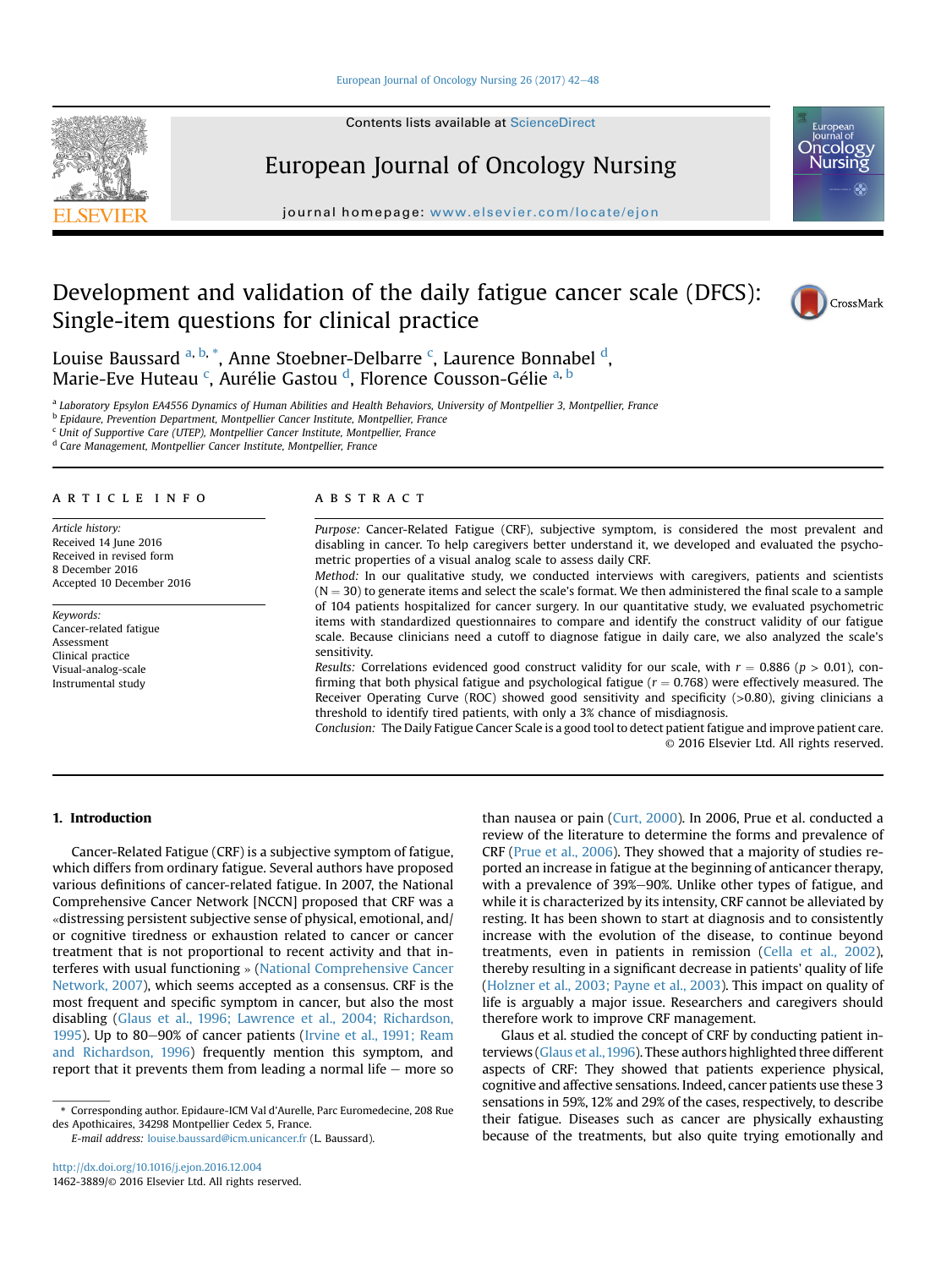psychologically. A strong association between fatigue and depression has frequently been reported [\(Brown and Kroenke, 2009\)](#page-6-0). A metaanalysis in 2011 estimated the prevalence of depression in cancer patients at 16.3% [\(Mitchell et al., 2011](#page-6-0)). [Hamama-Raz et al. \(2007\)](#page-6-0) examined the relative contribution of psychosocial factors to psychological adjustment. The authors evaluated objective illnessrelated factors and subjective factors of psychological adjustment. They found that subjective factors weremore strongly associatedwith adjustment than some medical factors ([Hamama-Raz et al., 2007\)](#page-6-0).

The basis for this research is the pressing need to provide a reliable assessment tool for nurses. Though their healthcare routine does not allow sufficient time for it, nurses are expected to quickly and accurately assess fatigue symptoms in patients. In fact, nurses report that collecting and assessing such information in order to manage patient fatigue is difficult because, in part, exhausted patients are less autonomous. These professionals therefore need a quick and user-friendly tool that can provide a useful criterion for healthcare decisions. Our aim was thusly to provide a solution for this assessment in light of the limited length of time to make it. We first conducted a literature review of all fatigue questionnaires to find an adequate tool. In our review, 23 questionnaires were examined, including 5 in French. These fatigue questionnaires were found unsuitable to daily nursing practice because they were either too long, or required prior training or additional time for scoring. In addition, those tools were not suitable for repeated measures. Indeed, psychological questionnaires are too long (about 20 items) and ill-suited to repeated measures because of learning bias. Nurses need a tool that can be used once -or many times-daily. In light of their overloaded routine (care-giving, pain management and emergency treatment), the use of a long questionnaire  $-\text{however}$ adapted– may lead to oversights in the evaluation of patient fatigue. Instead, a well-designed tool would aim to facilitate the work of the nurses, and thereby help improve patient care. We thus chose to design and develop a more adequate tool to measure daily CRF.

The single-item response is considered the most patient-friendly form (a visual analogic scale is recommended by the NCCN for CRF diagnosis). The visual aspect of these scales has been shown to have some influence on the result (Paul-Dauphin et al., 1999), and "a good tool is not the one that is the most efficient but the most suited to the situation" as Lesage aptly concluded in his thesis [\(Lesage, 2012\)](#page-6-0). A visual analogic scale (VAS) thus seemed to be the most suitable tool for our study. A VAS consists of a 10-cm line (3.94 inches) with no gradation, and which ends are labeled so as to define the range of possible answers, usually "not at all" (left) and "extremely" (right). These scales provide a quick and simple assessment tool. They are commonly used by caregivers (e.g., the VAS for pain). Indeed, its simplicity makes it user-friendly, a feature patients widely appreciate. Those advantages allow its systematic use, thereby facilitating open dialogue and improving patient-caregiver relationships.

The aim of our study was to create the Daily Fatigue Cancer Scale (DFCS), a simple and patient-friendly tool adapted to daily nursing practice. We examined psychometric properties, focusing on the construct validity of the DFCS using correlations with another fatigue-assessment tool, the Multi-dimensional Fatigue Inventory (MFI). We also performed correlations with a tool evaluating depression; indeed, in cancer patients, CRF and depression have been shown to be tightly associated.

# 2. Methods

# 2.1. Stage I: development of the DFCS

# 2.1.1. Exploratory interviews

In the first step of the study, we conducted discussions with a small group of surgery nurses (one healthcare manager and seven caregivers). All were females, aged 35 to 55, and employed at the time in the same facility. The nurses confirmed their preference for the VAS form: As seen above, it was considered the most suitable. The DFCS was then debated in greater detail. The nurses suggested the integration of smileys at both ends to add expressiveness and originality to the tool. Visual scales or other tools with faces have already been presented in the literature ([Castel et al., 2005;](#page-6-0) [Dunham and Herman, 1975; Gynther et al., 1979; McKinley et al.,](#page-6-0) [2004\)](#page-6-0). This idea was accepted.

In an attempt to gauge their understanding of cancer-related fatigue, we asked the nurses for a definition of patient fatigue. Producing a clear definition was difficult for them: They invoked individual patient differences and behaviors, e.g., patients "who are tired of ablutions but not of going out for walks". These statements highlighted the difficulty of understanding and managing such a subjective symptom, and prompted the organization of interviews with the patients themselves to obtain their own representation of fatigue.

Audio-recorded interviews were conducted with 16 patients (nine women and seven men). In these interviews, the patients were asked three questions: First, "How, from your own point of view, would you define fatigue?"; second, "Do you think there are different types of fatigue?"; and third, "How would you measure fatigue on a daily basis?" The interviews were transcribed and analyzed.

These interviews helped us understand fatigue from the patients' perspective. Content analysis revealed that patients defined fatigue as a two-dimensional concept. The mental and cognitive dimensions of fatigue do not seem to stand out. However, all patients distinguished physical fatigue and emotional fatigue. In the interviews, a majority of patients used the French term "lassitude", which can be understood as weariness, and many evoked depressive symptoms. Thus, items covering general fatigue, physical fatigue and weariness (lassitude in French) were selected to develop our VAS.

#### 2.1.2. Scale items and design

The selection of the items composing the scale was a delicate process. It was important to ensure that these items be understandable by a majority of patients, and that they simply and clearly solicit the given symptom.

For the item describing general fatigue, we used an item from the "FACIT-F questionnaire" [\(Cella et al., 2010\)](#page-6-0). For physical fatigue, the explicit term "lack of energy" was chosen. For the patients we interviewed and for the general population, the term "energy" refers to a significant and objective idea correlated to a physical state. The choice of this term was also motivated by the fact that the FACIT questionnaire also uses it [\(Cella et al., 2002](#page-6-0)). For the item related to emotional fatigue, we selected the term "to feel weary" ("lassitude" in French), which patients mentioned repeatedly in the interviews.

To design the format of the scale, we tested four different scales on 24 patients (fifteen women and nine men): The first scale consisted in a simple VAS with a single line with a smiley at both ends; the second scale was horizontal triangle showing the strength of the response from tip to base, with extremities labeled "not at all" and "extremely"; the third scale showed a red gradient representing the severity of the fatigue and also included smileys at both ends; the fourth design combined aspects of the three previous models, the triangle and the red gradient, to illustrate fatigue intensity, and smileys at both ends. To prevent methodological bias, these four scales were presented to the patients in different orders.

In summary, the interviews with the nurses and the caregivers allowed us to choose the most adapted form, while the interviews with the patients and the subsequent thematic analysis afforded us a method to select the most adapted items. Finally, discussions with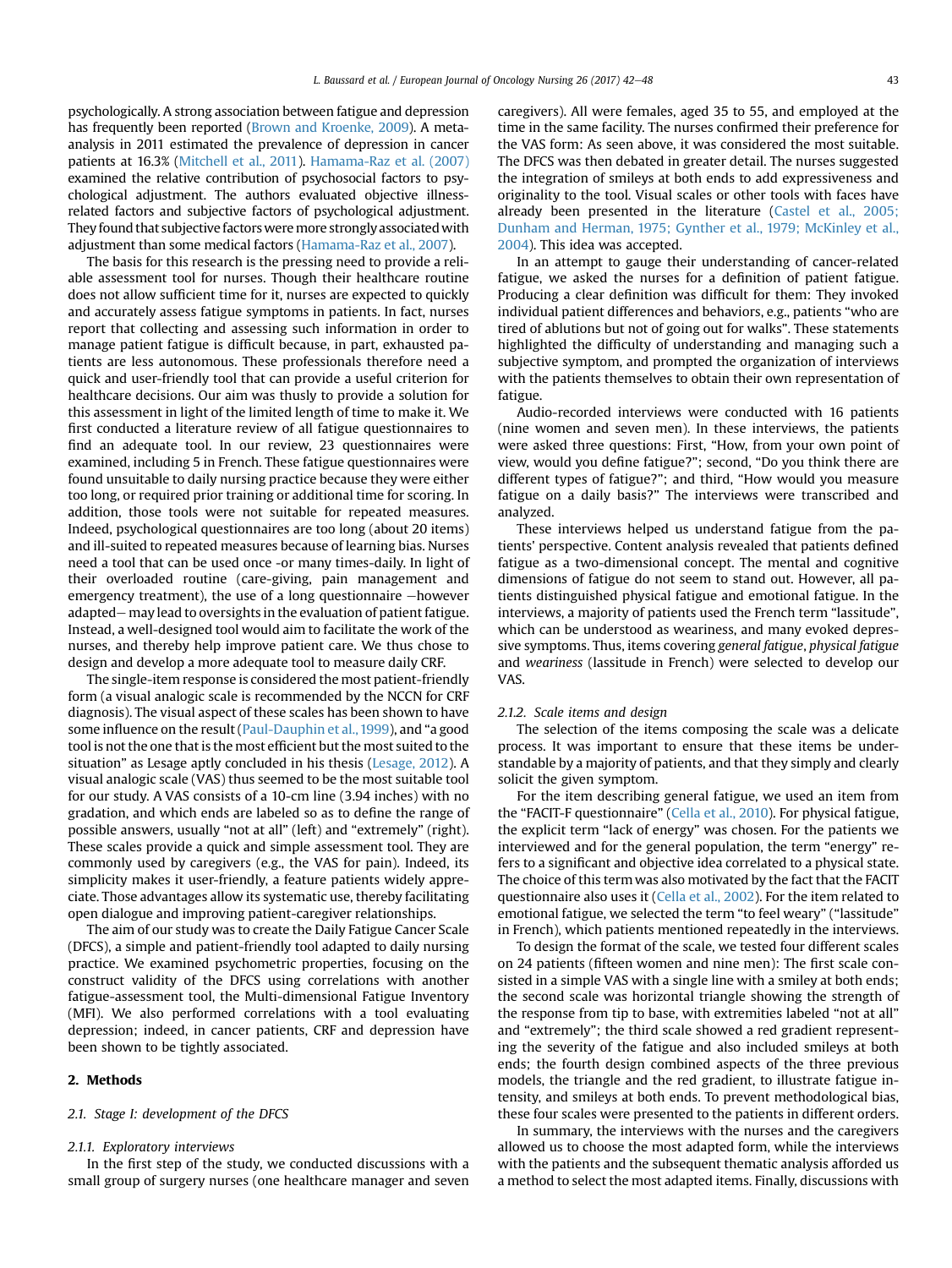several researchers helped us develop an optimal final version of our tool. As evidenced by our methodology, this research project was rooted in medical practice and favored a multidisciplinary approach.

# 2.1.3. The daily fatigue cancer scale (DFCS)

The results of the pretests were analyzed: Ten patients chose the fourth scale (i.e., the combination of triangle, gradient and smileys ([Fig. A1\)](#page-5-0)). Several patients were sensitive to the color gradient, whereas several others liked the originality of the smileys: these results were in line with the proven impact of the visual aspect of a VAS ([Paul-Dauphin et al., 1999](#page-6-0)). Additionally, the DFCS is adapted to the needs of caregivers, and may also be offered in research with children or to compensate for illiteracy.

# 2.2. Stage II: validation of the daily fatigue cancer scale

# 2.2.1. Participants

The validation sample comprised 104 hospitalized patients who had undergone cancer surgery at the Montpellier Cancer Institute (France). The patients were informed of the purpose of the study and about the tasks they would be required to perform. All the patients who were invited to participate in the study answered positively. The inclusion criteria were as follows: cancer patients hospitalized for cancer surgery, or who had undergone a surgical intervention in the previous days; willing to participate in the study, and able to speak and read French.

## 2.2.2. Materials

The caregivers presented the DFCS to the patients with the following instructions: "This scale is used to assess fatigue (present VAS with the pointer on the 0 position). This end (0) corresponds to the total absence of fatigue; the other end (10) corresponds to extreme fatigue".

The caregivers repositioned the pointer to 0 before asking the three following questions:

- 1) Please move the red pointer to indicate "how tired you are" right now.
- 2) Please move the red pointer to indicate "how much "you are lacking energy" right now.
- 3) Please move the red pointer to indicate "how weary you feel" right now.

The scores obtained are given and interpreted in the empirical section below.

To measure the depressive symptoms, the CES-D scale was used. This self-administered questionnaire was elaborated by Radloff in 1977 [\(Radloff, 1977](#page-6-0)), improved by Radloff and Locke in 1986 ([Radloff and Locke, 1986](#page-6-0)), and validated in French by Fuhrer and Rouillon in 1999 ([Führer and Rouillon, 1989](#page-6-0)). This questionnaire comprises twenty items and evaluates various aspects of depressive symptomatology. For each question, Respondents must refer to the week preceding the treatment to provide their answer. Each response is rated from 0 (never, rarely, less than a day) to 3 (often, all the time,  $5-7$  days). The interpretation of the questionnaire's score is performed on the basis of a threshold to discriminate between depressed and non-depressed subjects, with a cutoff of 17 for men and 23 for women.

Among the many tools assessing fatigue, the MFI appears to be widely used in international studies. It provides a profile of the fatigue experienced by the subjects. Originally developed by a Dutch team, the MFI was later translated into English and validated ([Smets et al., 1995\)](#page-6-0). Subsequently, a French team translated and validated the scale which comprises only four dimensions of fatigue, (general fatigue, mental fatigue, lack of motivation and reduced activities; [Gentile et al., 2003](#page-6-0)). This MFI is a selfadministered questionnaire comprising twenty items. Responses are rated from 1 (strongly disagree) to 5 (strongly agree). Respondents are instructed to rate the intensity of their feelings (feel or do not feel) about the truth of assertions relating to their experiences in the preceding days.

### 2.2.3. Procedure

This study received an investigation approval by the Ethics Committee of the Montpellier Cancer Institute. Data collection for the DFCS tests was completed between April 14th and April 29th, 2014 at the Montpellier Cancer Institute (France). Patients were first presented with the CES-D and second with the MFI. Both instruments are fairly simple and generally well understood. Last, patients evaluated their fatigue with the DFCS. They were asked to move the pointer to indicate their level of fatigue, and caregivers wrote the scores on the back of the scale. The interviews lasted between ten and fifteen minutes.

# 2.2.4. Statistical analyses

Prior to performing statistical analysis, a Kolmogorov-Smirnov test was conducted to evaluate the distribution of our sample across our different variables. We performed a Student's t-test for independent samples on controlled variables. We first computed Pearson and Spearman correlations between the two gold standards (MFI and CES-D) and our three items. In behavioral sciences [\(Cohen,](#page-6-0) [1992](#page-6-0)), correlations of 0.10, 0.30, and 0.50 are usually considered to reflect small, medium, and large effect sizes, respectively. The following statistics were used to establish diagnostic accuracy: sensitivity (Se), specificity (Sp), Positive Predictive Value (PPV) and Negative Predictive Value (NPV). ROC curves were used to establish initial cut-offs. The AUC is a measure of overall effectiveness of the scale. It is considered adequate if its value is greater than 0.8.

#### 3. Results

# 3.1. Patient characteristics

The patients' socio-demographic characteristics are presented in [Table 1.](#page-3-0) Among the 104 patients, 66% were women, with a mean age of 60 years.

The effect of gender on all variables was monitored performing a Student's *t*-test for independent samples. A trend effect ( $t = 1.914$ ,  $p = 0.059$ ) was found on the depression scale, in which women seemed to be more depressed than men, with mean scores equal to 17.6 (SD = 12.7) against 13.2 (SD = 10.4) for men. However, other results for the sex variable indicated that scores reported on the other scales for men or women did not differ significantly. We also reported the date of surgery, as it was expected to be correlated with patient fatigue ([Table 2\)](#page-3-0). The Levene's test was used to reject the null hypothesis of equal variances for the item "I'm tired"  $(F = 7.642, p = 0.007)$ . The hypothesis H0 (t = 2.004, p = 0.049) was rejected; the mean score for the item "I'm tired" was higher in patients who underwent surgery in the previous week.

# 3.2. Construct validity

All correlations between the three items of the DFCS and the MFI were statistically significant ( $p < 0.01$ ; [Table 3](#page-4-0)). The item which reported the best correlation with the physical dimension of the MFI questionnaire was "I lack energy" ( $r = 0.866$ ), which characterized the physical item. However, the item "I feel weary" was more significantly correlated with the mental dimension than with the physical dimension of the MFI questionnaire. Correlations with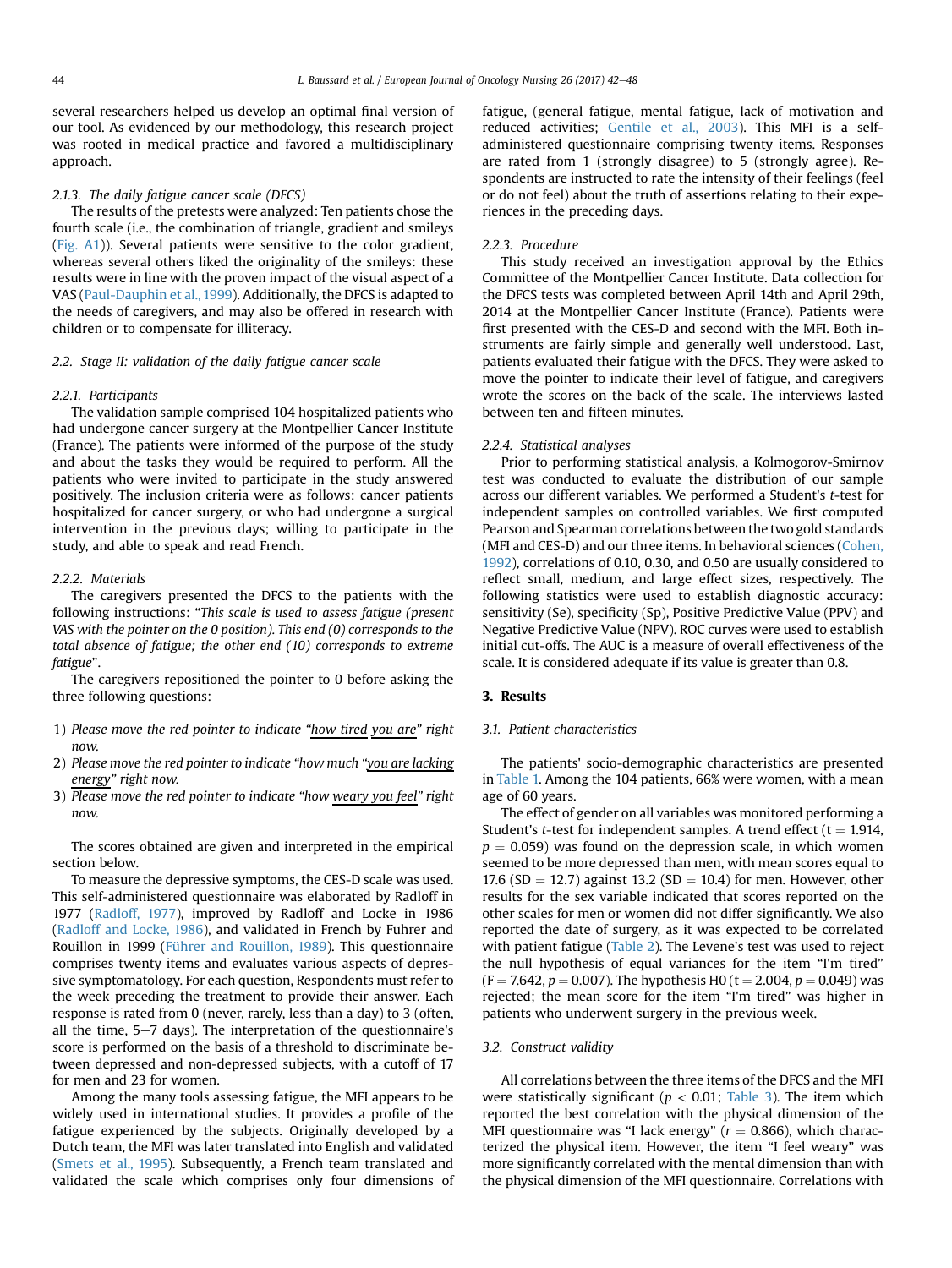<span id="page-3-0"></span>

|--|

Patient characteristics.

|                                 |                      | Number of patients | $(n = 104)$<br>% |
|---------------------------------|----------------------|--------------------|------------------|
| Sex                             | Male                 | 38                 | 36.5             |
|                                 | Female               | 66                 | 63.5             |
| Age                             | <50 years old        | 19                 | 18.3             |
|                                 | 50-70 years old      | 59                 | 56.7             |
|                                 | >70 years old        | 26                 | 25               |
| Marital status                  | Married              | 64                 | 61.5             |
|                                 | Widower              | $\overline{2}$     | 1.9              |
| Current occupational status     | Not employed/Retired | 48                 | 46.1             |
|                                 | Employed             | 56                 | 53.8             |
| Cancer type                     | <b>Breast</b>        | 31                 | 29.8             |
|                                 | Lung                 | $\overline{2}$     | 1.9              |
|                                 | Colorectal           | 26                 | 25               |
|                                 | Gastric              | 3                  | 2.9              |
|                                 | Oesophagus           | 5                  | 4.8              |
|                                 | Pancreas             | 5                  | 4.8              |
|                                 | Liver                | 3                  | 2.9              |
|                                 | Gynaecologic         | 24                 | 23.1             |
|                                 | Others               | 5                  | 4.8              |
| Years since                     | $<$ 2 years          | 66                 | 63.5             |
| diagnosis                       | 2-5 years            | 21                 | 20.2             |
|                                 | $>5$ years           | 17                 | 16.3             |
| Primary treatment               | SU only              | 4                  | 3.8              |
|                                 | $SU + CT$            | 13                 | 12.5             |
|                                 | $RT + CT$            | 9                  | 8.6              |
|                                 | $SU + RT + CT$       | 23                 | 22.1             |
|                                 | CT only              | 22                 | 21.1             |
|                                 | None                 | 33                 | 31.7             |
| Recurrence                      | Yes                  | 19                 | 18.3             |
|                                 | No                   | 85                 | 81.7             |
| Metastasis                      | Yes                  | 32                 | 30.8             |
|                                 | No                   | 72                 | 69.2             |
| Treatment at time of the survey | SU only              | 85                 | 81.7             |
|                                 | <b>HIPEC</b>         | 8                  | 7.7              |
|                                 | $SU + HT$            | 6                  | 5.8              |
|                                 | $SU + CT$            | 5                  | 4.8              |

SU: surgery; CT: chemotherapy; RT: radiotherapy; HIPEC: hyperthermic intraperitoneal chemotherapy; HT: HormonoTherapy.

#### Table 2

|                               |  |  | Mean, standard deviation and min/max scores on questionnaires (sub-dimension) |  |
|-------------------------------|--|--|-------------------------------------------------------------------------------|--|
| according to date of surgery. |  |  |                                                                               |  |

| Variables         | n   | surgery    | mean | SD   | Min/Max |
|-------------------|-----|------------|------|------|---------|
| VAS               | 104 |            |      |      |         |
| General           | 76  | $<$ 7 days | 4.5  | 2.8  | 0/10    |
| « I'm tired »     | 28  | >7 days    | 3.5  | 1.9  | 0/8.5   |
| Physical          | 76  | $<$ 7 days | 4.8  | 3.1  | 0/10    |
| « I lack energy » | 28  | >7 days    | 3.9  | 2.5  | 0/8.6   |
| Emotional         | 76  | $<$ 7 days | 3.9  | 3.1  | 0/10    |
| « I feel weary »  | 28  | >7 days    | 3.8  | 2.6  | 0/8.9   |
| MFI               | 104 |            |      |      |         |
| Physical          | 76  | $<$ 7 days | 29.9 | 10.7 | 9/45    |
|                   | 28  | >7 days    | 27.7 | 9.3  | 11/45   |
| Mental            | 76  | $<$ 7 days | 15.9 | 7.1  | 6/30    |
|                   | 28  | $>7$ days  | 15.9 | 6.4  | 6/28    |
| CES-D             | 104 |            |      |      |         |
|                   | 76  | $<$ 7 days | 16.4 | 12.9 | 0/45    |
|                   | 28  | >7 days    | 14.9 | 9.5  | 0/45    |

VAS: Visual Analog Scale; MFI: Multidimensional Fatigue Inventory; Center for Epidemiologic Studies-Depression scale.

the CES-D questionnaire were also all significant ( $p < 0.01$ ); the item "I feel weary" was the most correlated to the CES-D dimensions. These results supported the notion of fatigue multidimensionality and confirmed that the different dimensions of fatigue overlap depressive symptoms.

# 3.3. Sensitivity

The AUC value for the physical item "I lack energy" was the

highest, 0.970. For the items "I'm tired" and "I feel weary", the AUC values were 0.933 and 0.857, respectively, confirming that the physical item "I lack energy" has good diagnostic value. A threshold of 5.5 cm on the DFCS scale gave the best sensitivity/specificity ratio (0.968 and 0.890, respectively) for the "I lack energy" item ([Fig. A2\)](#page-5-0). These results corroborated those obtained with our correlations ([Table 3\)](#page-4-0) and confirmed that the physical item "I lack energy" was the most reliable and the most sensitive.

# 3.4. Specificity and interpretation

The DFCS scale comprises an emotional fatigue item (i.e., "I feel weary"). To distance the DFCS from sensitive diagnostic tests, we looked for a specific threshold on the item "I feel weary", which would alert the medical team about depressive symptoms in patients and foster appropriate care. When compared to the goldstandard scales, the AUC value was 0.933 compared for the CES-D, and 0.856 for the MFI. A 7-cm threshold provided the best sensitivity/specificity ratio (0.630 and 0.922, respectively) for the item "I feel weary".

# 4. Discussion

We developed a scale to evaluate daily fatigue and their psychometric items in cancer patients. First, we conducted a qualitative investigation to explore the dimensions of fatigue. We generate the scale's items, and chose the most optimal format. Results showed that caregivers believe patients should "act" their responses. This method is considered the best way to obtain reliable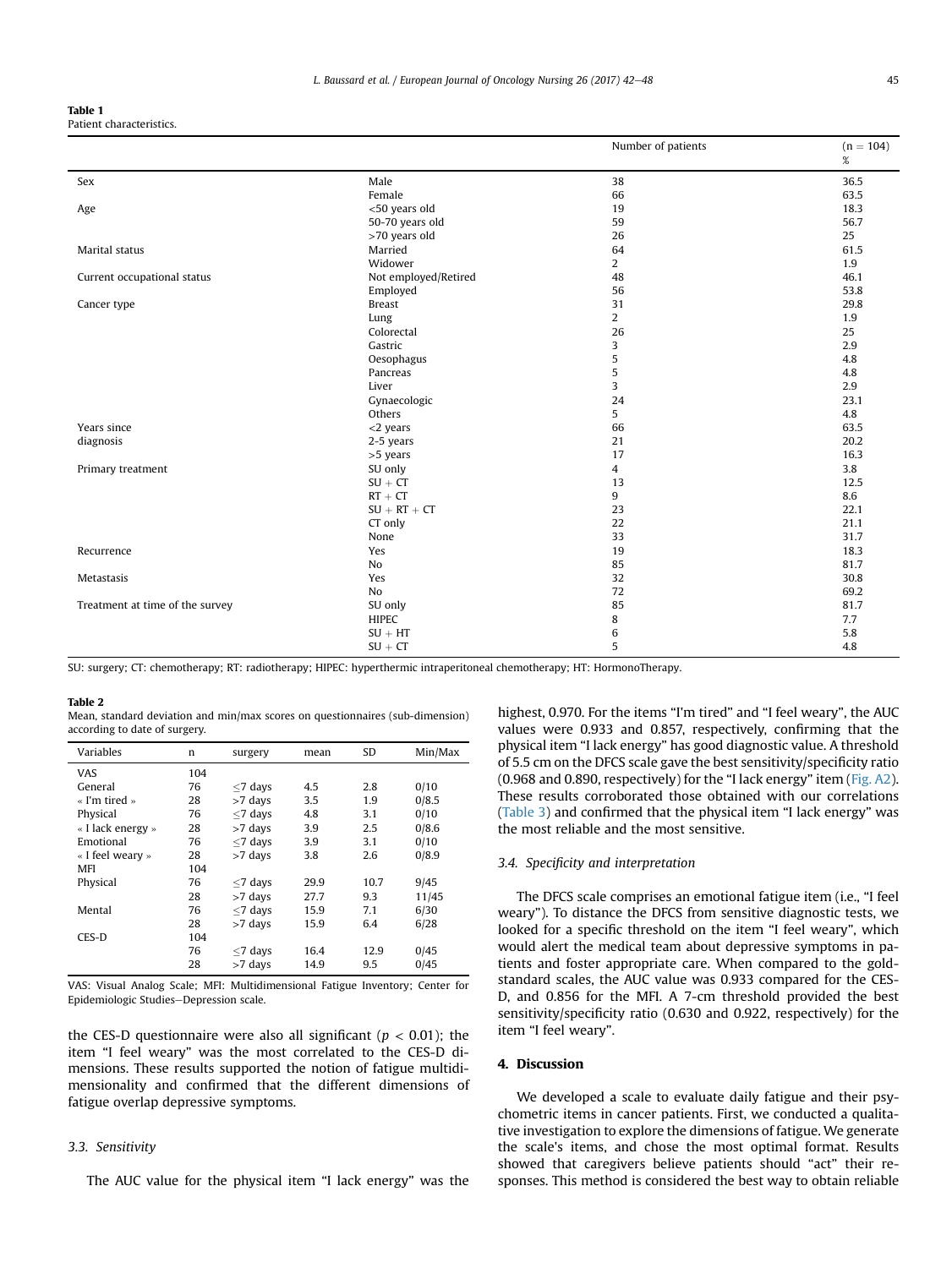<span id="page-4-0"></span>

Table 3

| тание э<br>Index values of the correlations between MFI (mental and physical), CES-D and DFCS items. |                                            |
|------------------------------------------------------------------------------------------------------|--------------------------------------------|
| Variables                                                                                            | General VAS<br>$\omega$ I'm tired $\omega$ |

| Variables                                                |                                        | General VAS<br>«I'm tired»          | Physical VAS<br>«I lack energy»     | Emotional VAS<br>«I feel weary»     |
|----------------------------------------------------------|----------------------------------------|-------------------------------------|-------------------------------------|-------------------------------------|
| Index correlation<br>MFI Physical<br>MFI mental<br>CES-D | r Pearson<br>r Pearson<br>Rho Spearman | $0.779**$<br>$0.564**$<br>$0.526**$ | $0.866**$<br>$0.654**$<br>$0.620**$ | $0.703**$<br>$0.768**$<br>$0.678**$ |

Note: \*\*p < 0.01.

answers ([Stone and Minton, 2008\)](#page-6-0). The analysis of the interviews conducted with cancer patients showed, that, in addition to physical fatigue, "weariness" (lassitude in French) was frequently reported by patients. This was also highlighted by Garnier, Villard and Comandini in 2005 ([Garnier et al., 2005\)](#page-6-0). Moreover, our results confirmed the multiple dimensions of fatigue first described by Glaus et al., in 1996 ([Glaus et al., 1996\)](#page-6-0). Following discussions with scientists and researchers, we concluded that the best way to investigate the different dimensions of fatigue was to present subjects with items on a measuring scale. The format of the scale was also discussed [\(Lesage, 2012; Paul-Dauphin et al., 1999](#page-6-0)). This led to the development of an original VAS containing smileys. Our multidisciplinary approach allowed us to combine the experience of multiple healthcare professionals and to place the patient at the center of a global vision of care.

Second, we performed quantitative analyses to validate the construct, sensitivity and diagnostic quality of the DFCS. The construct validity was confirmed by high correlations between the MFI scores and the three items of the DFCS, which justified our choice of items and the concept of multidimensional fatigue. The sensitivity and diagnostic quality of the DFCS were evidenced by ROC curves, which confirmed it as a good diagnostic test and highlighted the fact that the best item is "I lack energy". Caregivers had only a 3% chance of misdiagnosing fatigue when the physical item "I lack energy" (VAS) was greater than 5.5 cm (2.16 inches). Additionally, a high VAS did not necessarily correspond to a state of intense fatigue, whereas a less than 5.5 cm (2.16 inches) VAS excluded a state of fatigue at the time of evaluation. We thus showed that our scale, and especially the physical fatigue item (i.e., "I lack energy"), is a reliable instrument to detect and measure patient fatigue. By detecting fatigue, caregivers may become more attentive to patients, develop a more open dialogue with them, thereby creating the conditions for improvement in the management of fatigue.

In our study, it was important to distinguish fatigue from depression. Indeed, fatigue is a common depressive symptom. The correlation between fatigue and depression was shown to be quite strong [\(Mitchell et al., 2011; Okuyama et al., 2000](#page-6-0)). Though based on fatigue, our psychometric validation led us to consider that the DFCS may also be an indicator of depressive symptomatology. The correlations between the CES-D and our scale were significant: the three items of the DFCS were correlated with the depression scores in most patients. The emotional item was strongly linked with the CES-D. Using the ROC curves, we determined a threshold value which may help alert medical teams to the occurrence of depression symptoms in patients. An optimal specific threshold (false positives limited) was selected: for example, a caregiver may estimate a patient to be at a 7% "risk of depression" if that patient obtains a score greater than 7 cm (2.76 inches) for the item "I feel weary". High scores for this item would likely alert the medical staff of possible psychological distress. These data suggest that our items may be useful to distinguish between patients with physical fatigue and those with emotional fatigue. Furthermore, our results also suggest that patients with emotional fatigue may be detected in clinical practice with a simple screening instrument. In 2009, Strasser and al. concluded that "future research must address the development of a generalizable instrument that is currently validated and the testing of the hypothesis that fatigue-domain screening can reliably guide fatigue domain-specific treatments in clinical practice, facilitate interdisciplinary management, and improve fatigue-related outcomes" [\(Strasser et al., 2009\)](#page-6-0). This was precisely the aim of our study.

Physical VAS

Our study did suffer from several limitations. One of those limitations is that we did not screen for the cognitive dimension of fatigue. Our sample consisted of patients who were confined to bed in a surgery unit, which may explain why none of them mentioned a lack of attention or concentration. Another limitation stems from the subjective nature of fatigue, and the fact that it generally is an internalized social representation. Accordingly, the feeling of fatigue, like the perception of pain, is different from one individual to another. In 2004, Sophia Rosman highlighted this idea by reporting that fatigue is indeed experienced differently by cancer patients ([Rosman, 2004](#page-6-0)). In her study, the author opposed standard fatigue to "positive fatigue" or "immersion fatigue". Standard fatigue was described by patients as an expected, "non-preventable" side effect; positive fatigue was considered to provide benefits, among which that of being a useful indicator of their health; finally, immersion fatigue described a central feeling in their daily lives. These three types of fatigue suggest that different patients may obtain different scores on fatigue scales, and therefore highlight the strong subjectivity of this symptom. This lies the main challenge for researchers investigating subjective latent variables. In our specific case, understanding fatigue symptoms is a complex process, caregivers need simple and accurate ways to complete it.

# 4.1. Implications for nursing

This study answers the fundamental need of nurses to understand a subjective state. Fatigue, like pain, can be a crippling experience for patients  $-$  but it also negatively impacts the nursing practice. Improving our understanding of fatigue will empower nurses with the ability to optimize patient autonomy in the context daily caregiving. The DFCS provides a simple form to work with and thereby facilitates communication. In the first step of our study, qualitative interviews allowed us to better understand this complex symptom. As a result of our analysis, we opted to include three assessment items. Our decision was motivated by the results of our Cronbach's alpha analyses, in which we found the following: between general fatigue and physical fatigue 0.902; between general fatigue and psychological fatigue 0.874; and between physical fatigue and psychological fatigue 0.841. These results led to the question of whether the general fatigue item should be kept or removed. Furthermore, we reasoned that reducing our VAS to two questions would render it even more practical and adapted to the routine of nurses. Therefore, contrary to the expectations of caregivers, we propose a two-item VAS: one item will assess the physical dimension of fatigue, and the other its psychological dimension. We contend that those two items are sufficient, and prefer this option to that of proposing a third item for the assessment of general fatigue. Proposing two distinct items also helps prevent the potential misuse of a general item. We believe that the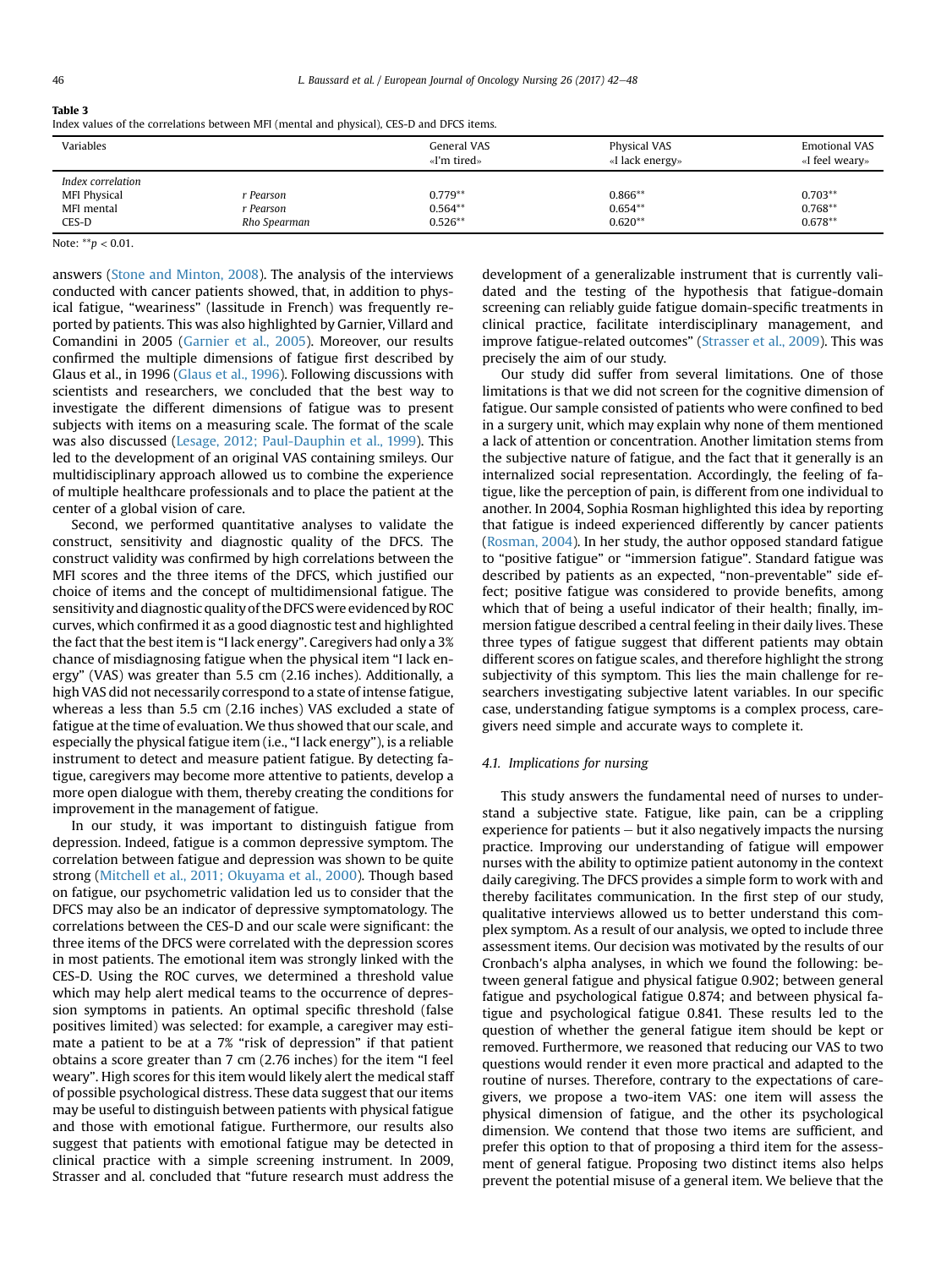<span id="page-5-0"></span>psychological state should be assessed by itself.

Improving patient care means improving medical care, but also  $-$  and in equal measure  $-$  improving quality of life throughout all treatment and follow-up periods. Identifying the determinants of the evolution of fatigue would allow for better prevention, early diagnosis and the implementation of various actions to control diseases. This project brought together researchers and hospital practitioners who place patient care at the center of their research work and implementation processes. Together we conclude that the optimal way to deal with fatigue implies a better understanding of this complex symptom.

# 5. Conclusion

The practical implications of our work may encourage clinicians to use and explore simple symptom assessment instruments, such as the DFCS, in their daily practices to help guide treatments and

care decisions. Our results represent a first step towards a valid measurement tool for daily fatigue in French cancer patients. This concise and user-friendly tool is shorter and more practical than long-scale instruments such the MFI, and offers a useful alternative for both clinicians and caregivers in their daily clinical practice. Future studies with larger samples should attempt to establish its construct validity.

# Conflict of interest

The authors report no conflict of interest.

Note: The DFCS was developed in French and translated into English for the purpose of this manuscript.

# APPENDIX



Fig. A1. The Daily Fatigue Cancer Scale (top: front view = patients' view; bottom: back of the scale = practitioner's view).



Fig. A2. ROC curve analysis comparing 3 DFCS item scores with established MFI cutoff score.